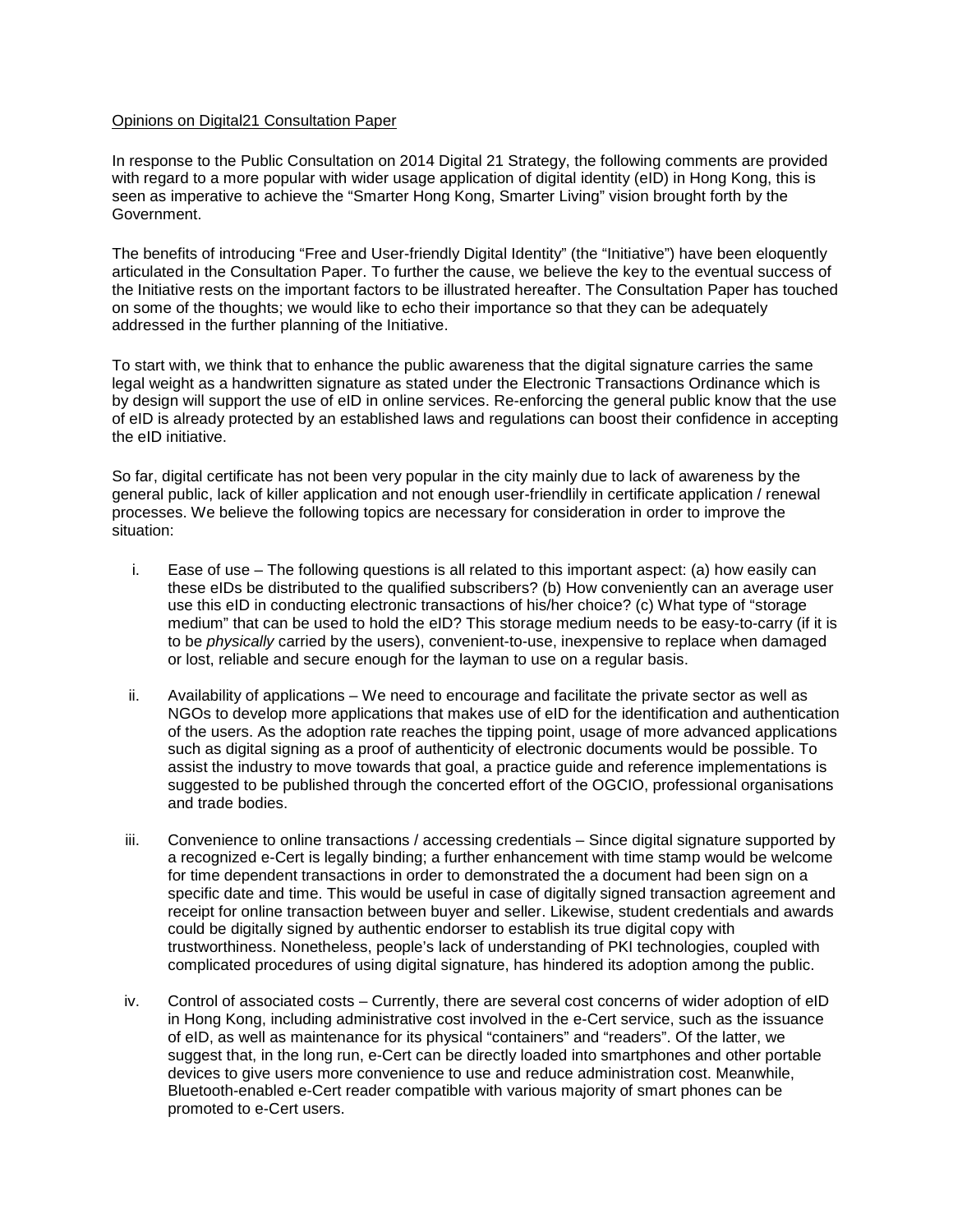The factors highlighted above have hampered our effort in the past decade to drive for a wider promotion and adoption of the PKI technologies in Hong Kong. Leveraging on the experience that we have gained, we are confident that the new push will bring very positive results to the community.

Besides, we would like to point out the importance of using digital certificates with root generated and host in Hong Kong, as e-Cert users are highly concerned about the security and confidentiality of interacting with counterparts on other countries. A closed-loop online trust ecosystem, which is formed by both e-Cert server and users using recognized e-Certs issued by Hongkong Post Certification Authority (HKPCA) should be therefore be encouraged. As an initiative for a strong foundational infrastructure of the online trusted ecosystem, we suggest that all governmental websites should be HTTPS-ready, in other words, foreign SSL certificate is not recommended for accepting eID to provide online services so as to enforce added security between governmental websites and users with HKeID.

It is recommended to deploy e-Cheque initiative, the electronic means of payment which brings a lot of benefits including reduction in cheque payment processing costs for banks and merchants as well as removing the need for postage by customer, in addition the processing time would be short as well as improvement in the data capture accuracy for echeque processing. Other intrinsic value would also be realize including reduction in use of paper creating a leading push toward less paper usage towards more environmental friendly. This is an important initiative to reinforce Hong Kong's position as a financial hub. If e-Cheque is used by Inland Revenue, then it would not cause controversy in the media (such as OrientalDaily on 26 Nov 2013) showing concerns on the related costs associated with issuing a paper cheque of HK\$1 for tax return. The combination of eID and echeque could be used for implement schemes such as the "Scheme \$6,000" in 2012.

Being an active player of the digital certificate industry, we can see a great possibility of increasing the penetration of e-Cert in Hong Kong by issuing free eID to all school-registered students. It is, in principle, feasible once the student's English name in full and an authenticated email address (e.g. a schooldomain email account assigned to the student) are available for the subscription of an e-Cert. Once such e-Cert is issued, the student's eID can be used for authentication in online activities and searchable from HKPCA's repository for the purpose of identify verification. Additionally, the student can obtain his/her credentials (e.g. academic transcript, learning experience certificate, etc.) with the e-Cert for a better protection of privacy and storage, and for opportunities of more frequently using information technology in daily life (such as cloud computing, as such credentials and awards may be uploaded and saved in a cloud-based system).

In advanced cities like Hong Kong, an increasing demand to strengthen identify authentication of the users on the Internet, coupled with the need to trace the origins of electronic documents and to protect their authenticity, will undoubtedly drive a wider adoption of not only digital certificates, but also the related e-commerce activities and online services. It is certain that Hong Kong's success in promoting eID application can set a good example for other economies.

We have only scratched the surface of the immediate application that are possible, following is a list of application that could be implemented as follows:

- Digitally signing student credentials (e.g. academic transcript, learning experience certificate, etc.)
- Digitally signed tax bill for Hong Kong citizen to demonstrate genuine copy as income prove
- Digital Cheque to improve cost and efficiency of cheque payment
- Digital signing with time stamp of Intellectual property related material as proof of time of authorship